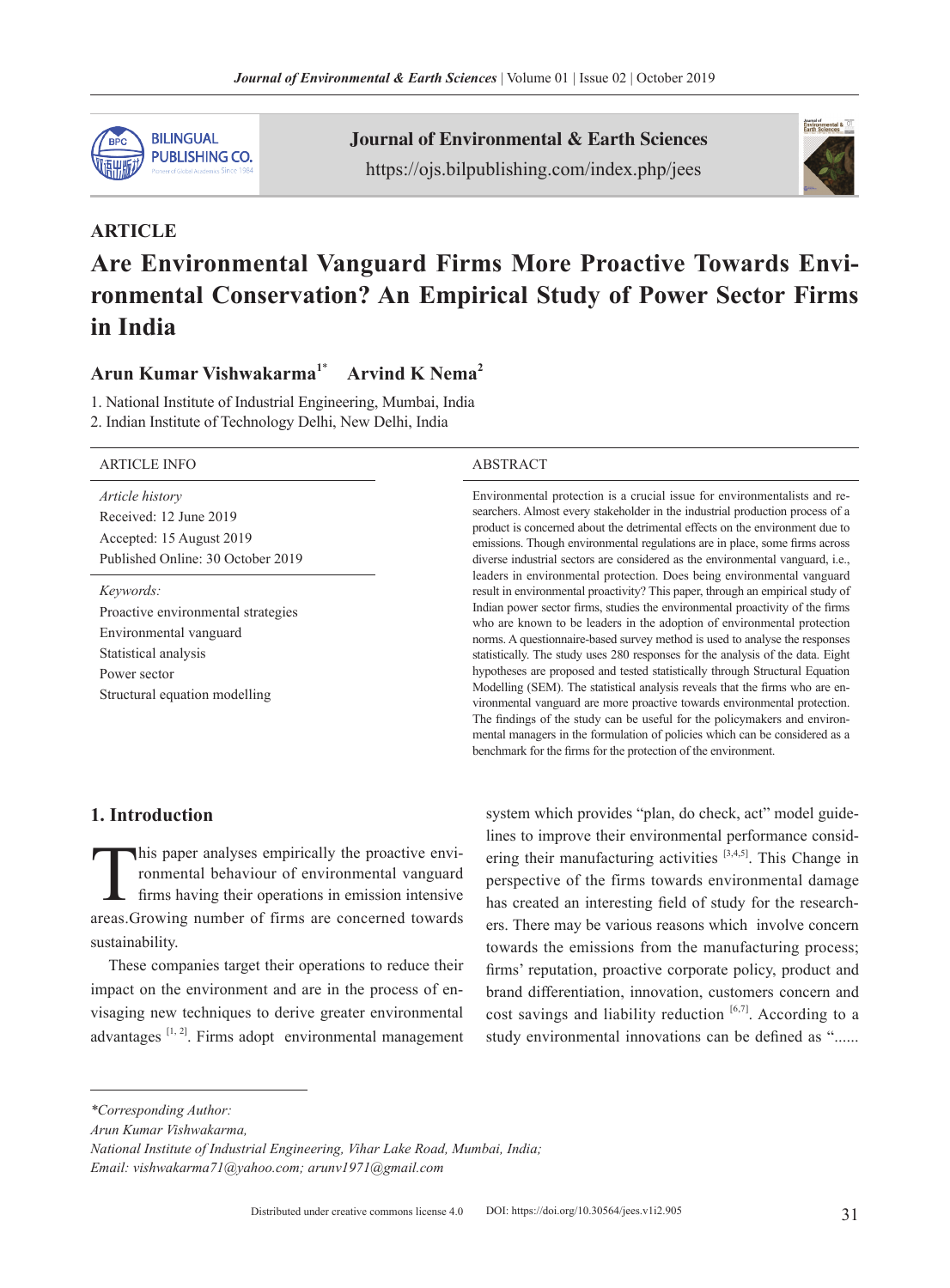measures of relevant actors (firms, private households), which: (1) develop new ideas, behaviour, products and processes, apply or introduce them, and (2) contribute to a reduction of environmental burdens or to ecologically specified sustainability targets"  $[8]$ . Apart from environmental innovations, a distinction can be made towards product and process innovations <sup>[9,10,11]</sup>. A study mention, that by minimising their emissions and waste, firms can benefit from their operations, which includes cost savings, higher productivity, and innovation  $[12]$ . The firms in the U.S. have substantially increased their expenditure towards environmental protection since the 1970s with the further expected increase in future  $[13]$ . Considering the quantum of expenditure required towards environmental protection, it has become imperative for the companies to incorporate it into their formal business plan [14]. Some studies report that the firms adopting environmental management strategy can gain sustainable competitive advantages [15]. According to some arguments, a firm can enhance its performance by adopting a proactive environmental strategy through process innovation and product differentiation [16, 17]. In 1975, 3M company in the U.S.A. created a new path for controlling pollution by adopting the approach of preventing the waste generation at the initial stage itself. The 3P programme (Pollution Prevention Pays) became a role model for the other companies over the next two decades. The responsibility of the identification of waste reduction prospects was for the first time handed over to line workers and employees in place of environmental engineers and legal experts [18]. Environmentalists like  $[16, 19]$ , and many others [e.g., 20, 21, 22] endorsed the view of the companies following the 3M model. Control or prevention can reduce emission. Different strategies are adopted to reduce emission through either of the two options [21, 23, 24].

Several studies, mention efforts made by few companies to achieve better corporate environmental management and gain competitive advantage by adopting environmental strategies and using environmental management accounting  $[25, 26]$ . The commitment of top managers of environmental vanguard firms helps in achieving an enhanced competitive advantage  $[16, 27]$ .

Many researchers have contributed to the field of factors governing the environmental proactiveness of firms throughout the globe. However, very few studies are available which contribute to such studies of Indian firms. The Indian power sector has grown tremendously over the decades. Thermal power has a majority share of total power generation. Thermal power generation primarily uses coal. The technical and commercial losses in the power sector were one of the highest in India. Incorpora-

tion of better technologies has helped in reducing losses. The power sector in India, which was a state dominated sector, was opened up for private firms in the early 1990s. Competition ensured advanced technologies to make better use of input fuels and to increase the output. Pressure from the regulatory authority forced the firms to adopt environmentally friendly measures. Through innovative ideas, power sector firms can offer competitive tariffs and thus increasing their market share. By reducing the losses, they can gain a competitive advantage. Prior assessment of environmental legislation helps in better preparedness for the more stringent future environmental norms. The firms are not hesitant in adopting an effective approach to identify future environmental liabilities and the ability to tackle them without cost consideration.

The outcome of the earlier studies are helpful, but they cannot be generalised for countries like India. The study intends to find whether the power sector firms in India who are environmental vanguard are environmentally proactive or not. The study is based on a questionnaire based survey. Exploratory Factor Analysis (EFA) and Confirmatory Factor Analysis (CFA) are used to identify the relationship between the variables. Eight hypotheses are proposed and statistically tested using SEM.

## **2. Research Question**

In spite of applicable environmental regulations, some firms are more inclined towards environmental protection. What are the reasons for such environmental proactiveness? Factors are identified through a literature review, questionnaire survey, and experts' opinion. The study intends to test the hypotheses proposed based on factors identified statistically. The study aims to understand whether the power sector firms in India who are environmental vanguard are environmentally proactive or not.

# **3. Literature Review and Hypotheses Development**

#### **3.1 Proactive Environmental Strategies**

Various researchers have proposed multiple definitions of proactive environmental strategies (PES). It is an accepted fact that the general level of strategic proactivity of a firm is related to its environmental strategic proactivity [28, 29]. PES are mentioned as strategies which are beyond compliance but are different from over compliance [30]. In the over-compliance, the firms seek to follow government regulation but deliver more than the legal requirement due to technological indivisibilities. Therefore, beyond compliance policies deliberately intend to deliver more than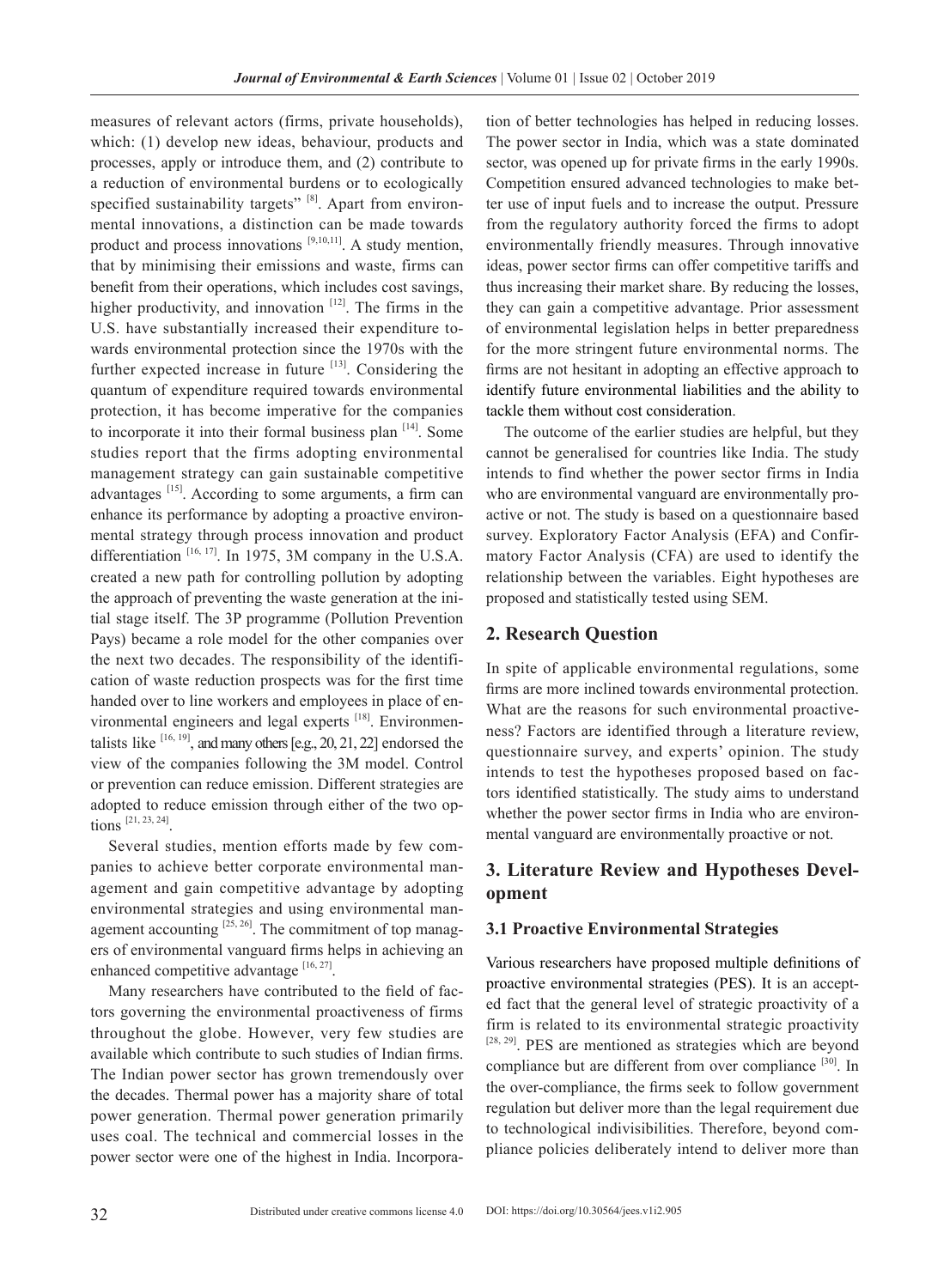the requirement of existing laws. Several researchers have mentioned environmental strategies which can be classified as PES. "Role of the characteristics of the firm to explain the adoption of 'beyond compliance' strategies" has been looked at by other researchers, including "the influence of organisational context and design"  $[20, 31, 32, 33]$  along with "organisational learning" <sup>[34]</sup>. Focus on the "individual or managerial level," analysing the "role of leadership values"  $[35]$ , and "managerial attitudes"  $[32]$  are mentioned. However, there is still more to be understood about the conditions which explain the PES adoption beyond legal compliance at the plant level  $^{[36]}$ .

#### **3.2 Research Hypotheses**

This paper investigates the factors which are responsible for the adoption of PES by the power sector companies in India. Based on the literature review, the following factors are considered to be primarily responsible for PES adoption:

#### *Innovation*

Technological innovation is an essential requirement for sustainable development. After initial 1990s, the initiation of globalisation and start of increased awareness towards sustainable development, industrial environmentalism was accepted as a tactic for improving the environmental effectiveness of the technological systems [37]. According to  $[38]$ , environmental impact can be explained by the equation:

 $I = P$  x A x T

where,

 $I =$  environmental impact

 $P = population$ 

 $A =$  affluence (consumption of services and products per capita)

 $T = \text{technology}$  (environmental burden per product or service unit)

As population and affluence are the social and political issues, technology remains the only alternative to minimise the environmental impact.

From the above discussion, the following hypothesis (H) can be derived:

*Hypothesis 1 (H<sub>1</sub>): Innovation is positively associated with the adoption of PES.*

#### *Environmental stewardship*

Environmental stewardship assimilates three largely interconnected sustainability approaches  $[39, 40, 41]$ . These approaches are: (i) minimising vulnerability to anticipated changes  $[40, 42]$ ; (ii) developing flexibility to withstand expected circumstances in the event of unrests and uncer-

tainty  $[43]$ ; and getting prepared to overcome from adverse situations to take on emerging opportunities  $[44]$ . Environmental stewardship involves trade-offs between efficiency and resilience along with near and long-term benefits  $[3, 3]$  $^{45}$ . According to  $^{[46]}$ , product stewardship aims to not only minimise pollution during the manufacturing process but also all the adverse environmental impacts during the product life cycle. Based on the above arguments following hypothesis is proposed:

#### *Hypothesis 2 (H<sub>2</sub>): Sincere environmental stewardship is positively associated with the adoption of PES. Defined environmental policy*

 The regulatory authority offers possible control relief for environmental front runners on various levels. This relief from the regulatory authority was claimed as a possible benefit for firms, and subsequently, it became a practice for firms investing in environmental systems which are compliant to Eco-Management and Audit Scheme (EMAS) and ISO 14000  $^{[47]}$ . It may be an interesting finding for the regulatory bodies after years of experience to know whether if such practices are worthwhile, i.e., firms having a defined environmental policy are performing better than those without defined environmental policy. It is an interesting motive to analyse whether environmental performance is improved by the Environmental Management System (EMS), and enhanced environmental performance becomes a benchmark [48].

The above discussion gives rise to the following hypothesis:

# *Hypothesis 3 (H3): Defined environmental policy is positively associated with the adoption of PES.*

*Effective approach to identify future environmental liabilities*

In the 1990s, the firms started adopting proactive environmental management strategies, through which they initiated anticipation of adverse environmental impact of their operations, started measures to reduce pollution and waste prior to regulation, and evolved optimistic approach of taking benefit of business opportunities by adopting total quality environmental management  $[49]$ . Many firms integrated values in their corporate cultures and management processes. A "second bottom line" has emerged as auditing and accounting practice for environmental impacts in an increasing number of firms [50]. Even though environmental impacts may not be quantified financially, companies cannot afford to ignore them [51]. Above discussion leads to the following hypothesis:

*Hypothesis 4 (H4): Effective approach to identify future environmental liabilities and the ability to tackle them without cost consideration is positively associated with the adoption of PES.*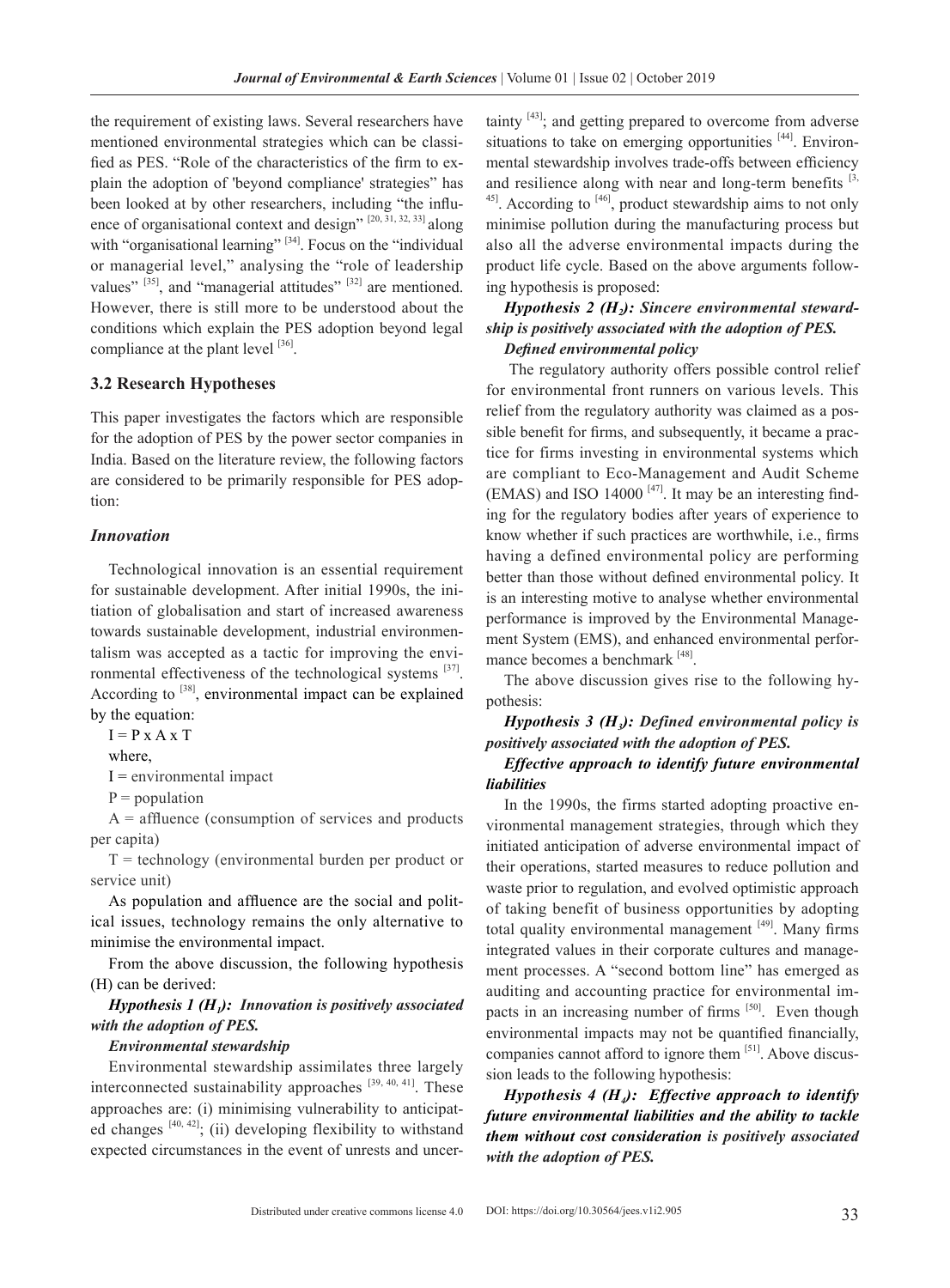#### *Product and brand differentiation*

Difficulty in the differentiation of products or services based on noticeable quality features can be overcome through the brand image  $[52]$ . Considering the increased consumers' environmental consciousness and stringent environmental regulations, the green brand image of the company plays a crucial role. Companies can reflect the low carbon footprint of their product to achieve product differentiation  $[16, 53, 54]$ . As a better brand or green image may not only avoid business disruption, environmental protests, and penalties but also helps the firms to increase their customers' satisfaction about environmental concerns. The power sector companies can build a product and brand differentiation by ensuring that the majority of their generation is from the renewable sources of energy, thus minimising emissions. Based on the above discussion following hypothesis is proposed:

# *Hypothesis 5 (H<sub>5</sub>): Product and brand differentiation are positively associated with the adoption of PES.*

#### *Prior assessment of future environmental legislation*

Prior assessment of environmental legislation helps the companies to take corrective action by reducing waste and pollution, preventing regulatory enforcement [49]. This helps them in getting market benefits as compared to competitors who fail to anticipate future regulations. Expertise available towards "renewable energy technologies, carbon capture and storage and highly efficient fossil fuel power plants" can be a key lever for achieving emission cut target <sup>[55]</sup>. It is a general belief that pollution prevention pays. The proactive firms (lower polluting) may be adopting more advanced strategies build on low emissions involving other sources of sustainable competitive advantage [56]. The proposed hypothesis is based on the above discussion:

# *Hypothesis 6 (H<sub>6</sub>): Prior assessment of future environmental legislation is positively associated with the adoption of PES.*

#### *Customer concern for the environment*

Several studies reason why firms act voluntarily to improve their environmental performance beyond the requirement of extant laws. Considering the firm as a rational actor, the economists suggest that firms believe such voluntary action will help them to market their product by influencing the customers, asking high price considering the customer concern for the environment, and creation of a market for products with low carbon footprints [57]. Customers, investors and other stakeholders can influence a firm's behaviour through products and capital markets. Companies may adopt PES through reasonable efforts by improving their environmental performance and addressing the concerns of customers and stakeholders [58]. Above discussion leads to the following hypothesis:

# *Hypothesis 7 (H<sub>7</sub>): Customer concern for the environment is positively associated with the adoption of PES.*

#### *Cost saving and liability reduction*

 $[59]$  identified that implementation of supply chain management practices could result in reduced inventory level, reduced lead time in production, increased flexibility, accurate forecasting, cost saving and accurate resource planning. Whereas, companies who implement green supply chain management practices gain due to cost savings (effective raw material utilisation, reduced energy and water use), improved public image and reduced environmental liability [60]. Poor environmental accomplishment can result in significant ecological damage resulting in monetary cost for the companies. <sup>[61]</sup> mention companies' pro-environmental behaviour is closely associated with its financial performance. Firms which are sensitive towards the environment can generate the confidence of the regulators and investors. Above discussion leads to the following hypothesis:

*Hypothesis 8 (H8): Cost saving and liability reduction are positively associated with the adoption of PES.*

#### **3.3 Hypothesised Model**

Figure 1 shows the hypothesised model.



**Figure 1.** Hypothesised model

#### **4. Research Significance and Objectives**

Primarily the study intends to deliver information and evidence based understanding regarding the environmental proactivenss of environmental vanguard firms in the Indian power sector. Although there are many studies available on proactive environmental strategies, however, only a few of them are sector specific. The study attempts to identify the reasons for the environmental proactiveness in Indian power sector firms. The variables selected are beyond the purview of the regulatory authority. The study will help the policymakers of the environmental manage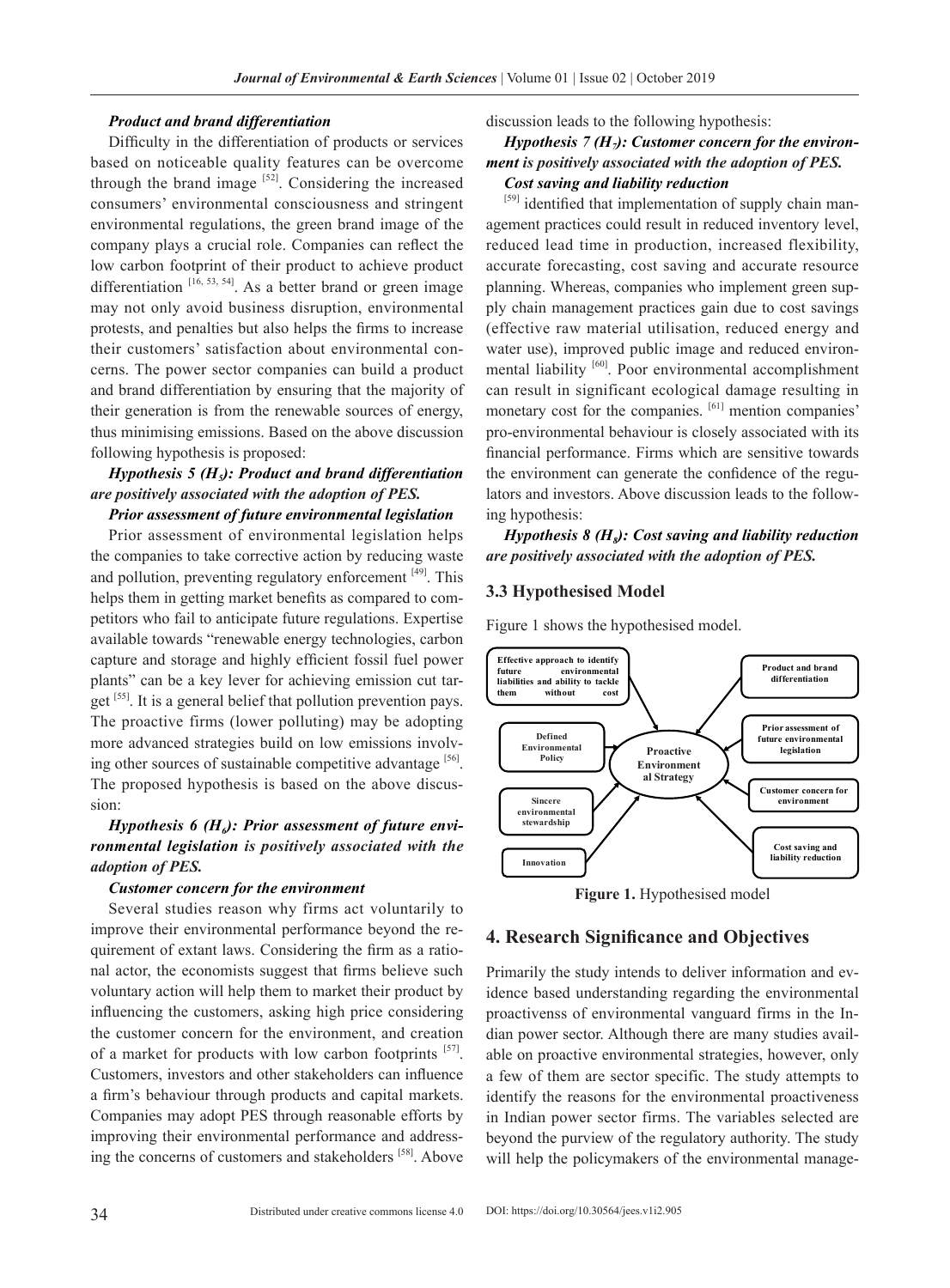ment system in recognising the variables considered in the research as factors governing the power sector firms' proactive behaviour towards the environment. The study intends to provide a meaningful understanding for the environmental managers, leaders in the business, policymakers, and environmentalists through evidence-based study for the formulation of potent environmental protection policies.

### **5. Research Design and Methodology**

#### **5.1 Sample and data collection**

The study uses primary as well as secondary sources of information. The questionnaire, focus group study and interviews formed the basis of primary data collection. The annual reports published by the companies contributed to the secondary data. Two focus group studies helped in understanding the key dimensions of the study. Two interviews 45-60 minutes duration were conducted. The period of the study was from May-2015 to July-2016. The interviews, literature available along with focus group study helped in designing a questionnaire which was related to work done in similar areas [14, 29, 30].

The study adopts survey method which helps in collecting a large number of responses in a short period. The questionnaire method of data collection offers certain benefits, which are inexpensive and offer quick results. Considering these benefits, both mail and self-administered questionnaires are used as an instrument for data collection. The target population for the study are the power sector firms in India who ensured regular environmental or sustainability reporting. The study followed a modified scale development methodology of  $[62]$  used by  $[63, 64]$ . 65] where EFA and CFA were conducted on the total sample size. For the initial EFA, a total of 90 responses were used to assess initial reliability. For further validation, 190 responses were collected additionally for the analysis. Finally, the EFA and CFA were performed on a total sample size of  $280^{65}$ . The study adopts a non-probabilistic sampling strategy combined with snowball sampling method to select the firms for the study. Snowball sampling involves requesting a respondent to suggest another similar respondent [66].

Out of total 280 level wise respondents, 63 respondents were from the junior level of the management comprising 22.50%, 110 from the middle level comprising 39.28% and 107 from the senior level comprising 38.22%. Department wise out of total 280 respondents, 123 respondents were from the environment department comprising 43.93%, 80 from the maintenance department comprising 28.57%, 62 from the finance department comprising 22.14%, and 15 from the others comprising 5.36%.

#### **5.2 Questionnaire Design**

The questionnaire method was preferred because it permits collecting a relatively large sample in a short period. The pilot study validated the pre-tested questionnaire. Based on the pilot study, the final questionnaire was prepared, which included a covering letter mentioning the purpose of the study with anonymity assurance to the respondents. The first part of the questionnaire covered the necessary information of the respondents like name, department, designation, and sector, along with a brief introduction to the research. While the second part consisted of various items capturing the essence of different constructs like innovation, environmental stewardship, defined environmental policy, effective approach to identify future environmental liabilities and ability to tackle them without cost consideration, product and brand differentiation, prior assessment of future environmental legislation, customer concern for environment, and cost saving and liability reduction. The final questionnaire used for the survey consisted of eight items. These eight questions were marked as EVO 1 to EVO 8. All the measurements in the study are subjective assessments by the respondents using a seven-point Likert scale ranging from 1= Strongly Disagree to 7= Strongly Agree.

#### **5.3 Data Analysis**

Statistical Package for Social Sciences (SPSS) version 23 is used for the quantitative analysis of data. The coefficient of  $\alpha$ , i.e. (Cronbach's  $\alpha$ ), is a coefficient that indicates inter-correlation among the items. In other words, it determines the extent of measures in capturing a particular concept. The coefficient of  $\alpha$  determines the statistical significance of survey measures. The value of the coefficient of α ranges from 0 to 1. The measure is considered statistically significant if the Cronbach's α value is closer to 1. This means that items which measure a particular concept are highly correlated with each other. Therefore, the reliability of a measure is confirmed by calculating Cronbach's α. For the current study, the value obtained is 0.949, indicating reliability and validity of the scale. Table 1 shows the reliability analysis.

**Table 1.** Reliability analysis

| <b>Reliability Statistics</b> |                                                    |                 |  |  |  |
|-------------------------------|----------------------------------------------------|-----------------|--|--|--|
| Cronbach's Alpha              | Cronbach's Alpha<br>Based on<br>Standardised Items | No.<br>of items |  |  |  |
| 949                           | 947                                                |                 |  |  |  |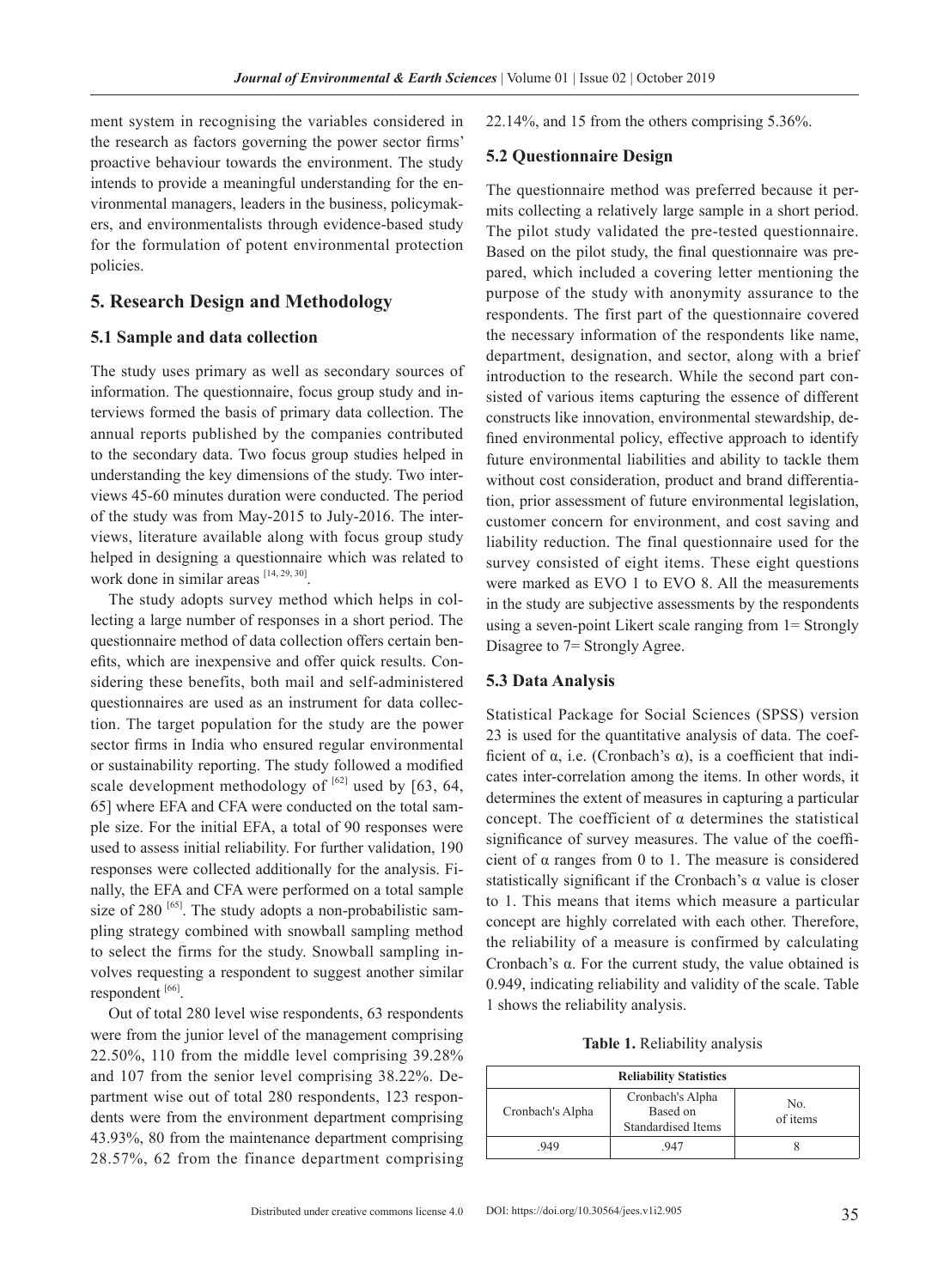Suitability of data for factor analysis is measured by the Kaiser-Meyer-Olkin (KMO) Test. The sampling adequacy for individual variable and the complete model is measured by this test. KMO must be  $> 0.60$  for good factor analysis [67]. All analysis for the present study was done at a 95% confidence interval. The KMO value obtained is 0.920 at a significance level of 0.000, which indicates the suitability of data for factor analysis.

Table 2 represents the outcome of KMO analysis.

|  |  | Table 2. KMO Analysis |  |  |
|--|--|-----------------------|--|--|
|--|--|-----------------------|--|--|

| Kaiser-Meyer-Olkin Measure of Sampling Adequacy. |                    |          |
|--------------------------------------------------|--------------------|----------|
| <b>Bartlett's Test of Sphe-</b><br>ricity        | Approx. Chi-Square | 2474.998 |
|                                                  | df                 | 28       |
|                                                  | Sig.               | .000     |

Latent variables identification through factor analysis contributes to a common variance in a measured variables set. Two factors emerge having Eigen value >1. These two factors represent the variance of 87% out of the total variance. Table 3 represents the variance of items. Extracted and rotated sum of squared loadings are also shown in the table.

**Table 3.** Total variance explained (Extraction method: Principal Component Analysis)

| $Com-$<br>po-<br>nent |       | <b>Initial Eigenvalues</b> |                                  |       | <b>Extraction Sums of</b><br><b>Squared Loadings</b> |                          | <b>Rotation Sums of</b><br><b>Squared Loadings</b> |                         |                            |
|-----------------------|-------|----------------------------|----------------------------------|-------|------------------------------------------------------|--------------------------|----------------------------------------------------|-------------------------|----------------------------|
|                       | Total | $%$ of<br>Vari-<br>ance    | Cumu-<br>lative<br>$\frac{0}{0}$ | Total | $%$ of<br>Vari-<br>ance                              | $Cu-$<br>mula-<br>tive % | Total                                              | $%$ of<br>Vari-<br>ance | $Cu-$<br>mula-<br>tive $%$ |
| 1                     | 5.920 | 74.002                     | 74.002                           | 5.920 | 74.002                                               | 74.002                   | 4.827                                              | 60.342                  | 60.342                     |
| $\overline{c}$        | 1.058 | 13.224                     | 87.225                           | 1.058 | 13.224                                               | 87.225                   | 2.151                                              | 26.883                  | 87.225                     |
| 3                     | .245  | 3.057                      | 90.283                           |       |                                                      |                          |                                                    |                         |                            |
| 4                     | .198  | 2.477                      | 92.760                           |       |                                                      |                          |                                                    |                         |                            |
| 5                     | .181  | 2.259                      | 95.019                           |       |                                                      |                          |                                                    |                         |                            |
| 6                     | .156  | 1.951                      | 96.970                           |       |                                                      |                          |                                                    |                         |                            |
| 7                     | .128  | 1.595                      | 98.565                           |       |                                                      |                          |                                                    |                         |                            |
| 8                     | .115  | 1.435                      | 100.000                          |       |                                                      |                          |                                                    |                         |                            |

Descriptive analysis showing minimum, maximum, mean, standard deviation and variance is shown in Table 4.

|                  | N              | Range          | Mini-<br>mum | <b>Maxi-</b><br>mum | Mean           |                    | Std. De-<br>viation | Vari-<br>ance              |
|------------------|----------------|----------------|--------------|---------------------|----------------|--------------------|---------------------|----------------------------|
|                  | Statis-<br>tic | Statis-<br>tic | Statistic    | <b>Statistic</b>    | Statis-<br>tic | Std.<br>Er-<br>ror |                     | <b>Statistic Statistic</b> |
| EVO1             | 280            | 6              |              | $\tau$              | 4.29           | .123               | 2.065               | 4.264                      |
| EVO <sub>2</sub> | 280            | 6              |              | 7                   | 4.24           | .112               | 1.870               | 3.496                      |
| EVO3             | 280            | 6              |              | 7                   | 4.58           | .118               | 1.968               | 3.872                      |

| EVO <sub>4</sub>              | 280 | 6 | 7 | 4.37 | .121 | 2.019 | 4.076 |
|-------------------------------|-----|---|---|------|------|-------|-------|
| EV <sub>O5</sub>              | 280 | 6 | 7 | 4.20 | .110 | 1.842 | 3.391 |
| EV <sub>O6</sub>              | 280 | 6 |   | 4.20 | .107 | 1.785 | 3.186 |
| EVO7                          | 280 | 6 |   | 4.96 | .104 | 1.733 | 3.002 |
| EVO <sub>8</sub>              | 280 | 6 |   | 5.06 | .097 | 1.622 | 2.631 |
| <b>Valid N</b><br>(list wise) | 280 |   |   |      |      |       |       |

Table 5 shows the factor loadings, % variance explained and Eigen value of the two factors.

**Table 5.** Factor Loadings

| Factor           | <b>Description of Variable</b>                                                                                                     | Factor<br>Loadings | % Variance<br><b>Explained</b> | Eigen<br>Value |
|------------------|------------------------------------------------------------------------------------------------------------------------------------|--------------------|--------------------------------|----------------|
| EVO <sub>4</sub> | Effective approach to identify<br>future environmental liabilities<br>and the ability to tackle them<br>without cost consideration | .922               |                                |                |
| EVO <sub>5</sub> | Product and brand differentiation                                                                                                  | .898               |                                |                |
| EVO <sub>2</sub> | Building firms reputation<br>through sincere environmental<br>stewardship                                                          | .883               |                                |                |
| EVO1             | Innovation                                                                                                                         | .875               | 60%                            | 5.920          |
| EVO <sub>6</sub> | Prior assessment of future envi-<br>ronmental legislation                                                                          | .868               |                                |                |
| EVO <sub>3</sub> | Proactive corporate policy                                                                                                         | .834               |                                |                |
| EVO <sub>8</sub> | Cost saving and liability reduc-<br>tion                                                                                           | .932               |                                |                |
| EVO7             | Customer concern for environ-<br>ment                                                                                              | .867               | 27%                            | 1.058          |

After establishing the proposed measurement, the model hypotheses are tested using Structural Equation Modelling (SEM) technique  $[68]$  using the maximum likelihood method. The goodness of fit for a proposed model is checked by using SEM. The SEM is also used for testing the hypothesised paths between constructs. According to <sup>[68]</sup>, the stability of measured items is confirmed by examining loading estimates. The parameters are considered stable when the loadings do not show any substantial change. This is also known as a measurement model validity. In the case of the present study, the chi-square statistics are estimated for checking 'p' value for overall model fit.

#### **6. Results**

The earlier section explains the results of reliability statistics, KMO and Bartlett's test, total variance and factor analysis. The following part explains the results of CFA and SEM.

Figure 2 shows the hypothesised confirmatory factor analysis model.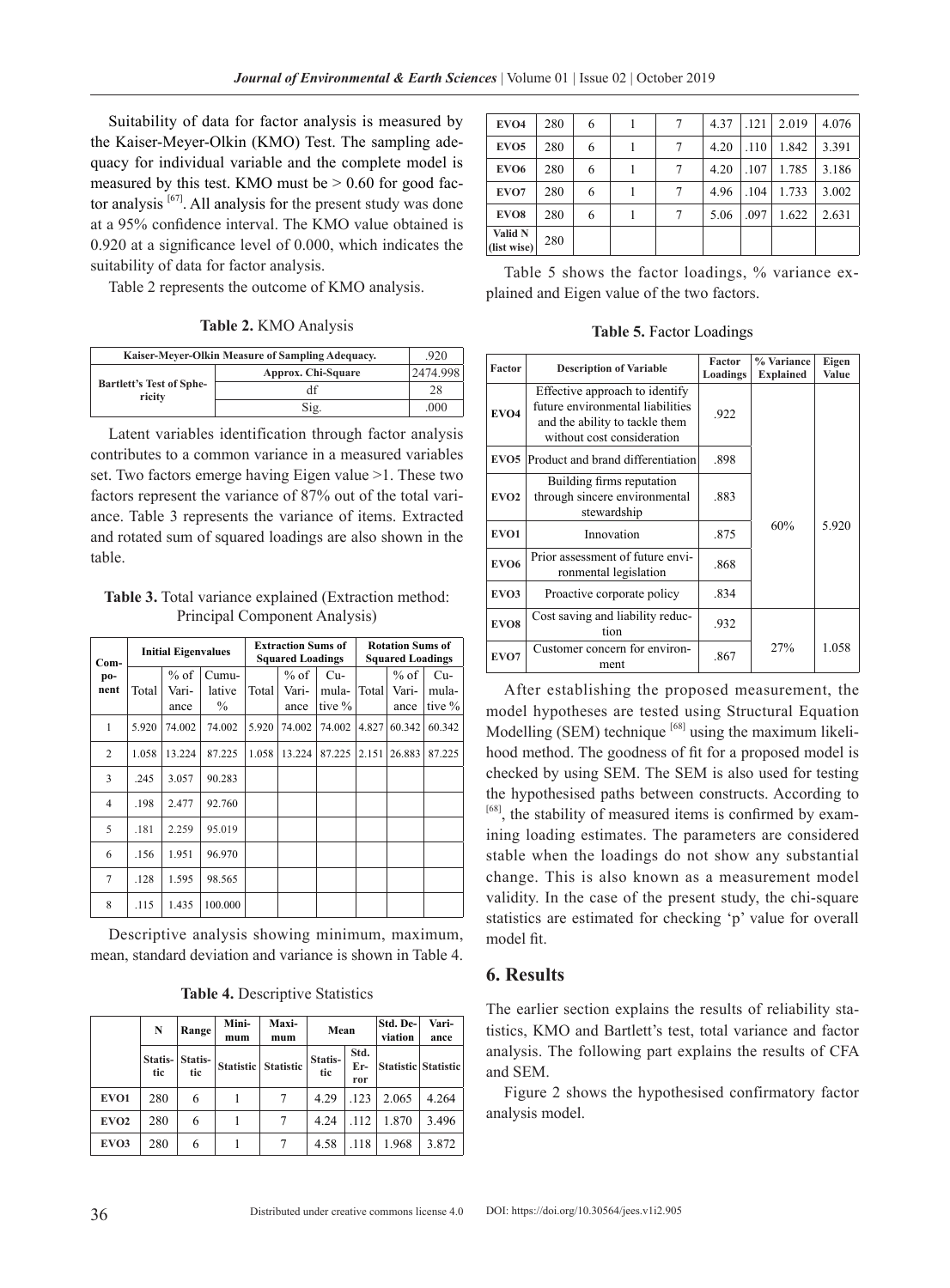

**Figure 2.** Hypothesised confirmatory factor analysis

Figure 3 represents the standardised estimate output path diagram for the hypothesised confirmatory factor analysis model.



**Figure 3.** Standardised estimate output path diagram for the hypothesised confirmatory factor analysis model

The results of the CFA analysis are shown in Table 6.

|                   |              |            | <b>Estimate</b> | S.E. | C.R.   | P   |
|-------------------|--------------|------------|-----------------|------|--------|-----|
| EVO1              | $\leftarrow$ | <b>PES</b> | 1.000           |      |        |     |
| EVO <sub>2</sub>  | $\leftarrow$ | <b>PES</b> | .890            | .037 | 24.149 | *** |
| EV <sub>O</sub> 3 | $\leftarrow$ | <b>PES</b> | .941            | .034 | 27.710 | *** |
| EV <sub>O</sub> 4 | $\leftarrow$ | <b>PES</b> | 1.005           | .037 | 27.465 | *** |
| EV <sub>O5</sub>  | $\leftarrow$ | <b>PES</b> | .899            | .038 | 23.920 | *** |
| EV <sub>O6</sub>  | $\leftarrow$ | <b>PES</b> | .858            | .035 | 24.830 | *** |
| EVO7              | $\leftarrow$ | <b>PES</b> | .548            | .048 | 11.510 | *** |
| EVO <sub>8</sub>  | $\leftarrow$ | <b>PES</b> | .404            | .047 | 8.676  | *** |

**Table 6.** Regression weights

p value \*\*\* indicates that significance is smaller than 0.001 which signifies that the regression weights are different from zero and hence we conclude that that hypothesised relationship is significant. Similarly, significance of estimated covariance among the latent variables, as shown in Table 7 is assessed, if critical ratio  $C.R. > 1.96$ , the factor covariance is significant. The values of C.R. for the analysis are  $> 1.96$  for all indi-

cators; hence, the factor covariance is significant.

**Table 7.** Variances

|                | <b>Estimate</b> | S.E. | C.R.   | P   |
|----------------|-----------------|------|--------|-----|
| <b>PES</b>     | 3.527           | .358 | 9.859  | *** |
| e1             | .715            | .080 | 8.976  | *** |
| e2             | .689            | .067 | 10.217 | *** |
| e <sub>3</sub> | .733            | .074 | 9.963  | *** |
| e <sub>4</sub> | .496            | .056 | 8.881  | *** |
| e <sub>5</sub> | .528            | .057 |        | *** |
| e6             | .575            | .057 | 10.025 | *** |
| e7             | 1.931           | .167 | 11.587 | *** |
| e8             | 2.038           | .173 | 11.807 | *** |

Cmin/df < 3 indicates an acceptable fit between the hypothetical model and sample data. According to the model fit summary, as shown in Table 8, the value of Cmin/df is 1.653, which is acceptable.

**Table 8.** Model fit summary

| <b>CMIN</b> (Chi Square                                   | <b>NPAR</b>       | <b>CMIN</b>      | DF                 | P                | <b>CMIN/DF</b> |
|-----------------------------------------------------------|-------------------|------------------|--------------------|------------------|----------------|
| Value)                                                    | 22                | 23.135           | 14                 | .058             | 1.653          |
|                                                           | <b>NFI</b>        | <b>RFI</b>       | <b>IFI</b>         | <b>TLI</b>       | <b>CFI</b>     |
| <b>Baseline Comparisons</b>                               | Delta1            | rho1             | Delta <sub>2</sub> | rho <sub>2</sub> |                |
|                                                           | .991              | .982             | .996               | .993             | .996           |
| <b>RMR (Root Mean Squate)</b>                             | <b>RMR</b>        | <b>GFI</b>       | AGFI               | <b>PGFI</b>      |                |
| <b>Residual</b> )                                         | .049              | .980             | .949               | .381             |                |
| <b>RMSEA</b> (Root Mean<br><b>Square Error of Approx-</b> | RM-<br><b>SEA</b> | LO <sub>90</sub> | HI 90              | <b>PCLOSE</b>    |                |
| <i>imation</i> )                                          | .048              | .000             | .082               | .489             |                |

Comparative Fit Index (CFI) evaluates the superiority of the tested model over the alternative model with manifest covariance matrix  $[69]$ . The CFI value for the current study is 0.996 and is acceptable. "Normed Fit Index" (NFI), the proportion in the improvement of the overall fit of the hypothesised model compared to the independent model, theoretically ranges from 0 (poor fit) to 1 (perfect fit), considered satisfactory when > .90. For the study, NFI is 0.991 and is highly acceptable.

Similarly, Goodness of Fit Index (GFI) theoretically ranges from 0 to 1, considered satisfactory when > .90. The GFI obtained for the study is 0.980, which is ideal. "Adjusted Goodness of Fit Index" (AGFI), like GFI but adjusts for model complexity (like adjusted multiple r-squared), is considered satisfactory when > .90. AGFI for the study is 0.949 and is therefore acceptable. "Root Mean Square Error of Approximation" (RMSEA), calculates the size of the standardised residual correlations, considered acceptable when < .05. Value of RMSEA obtained is 0.048. From the model fit summary represented in Table 8, it is concluded that the hypothesised model is supported statistically. The results of the hypotheses are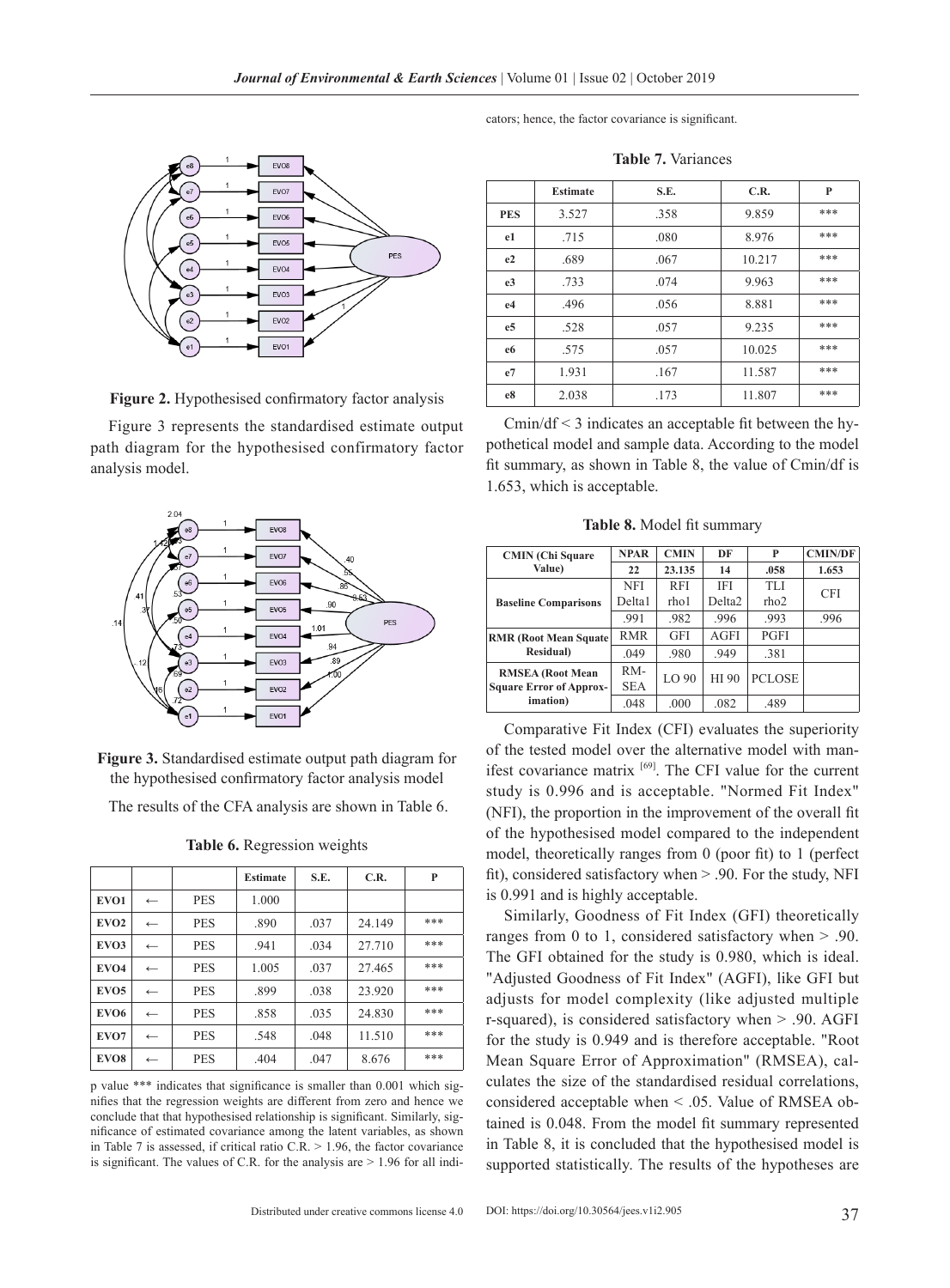mentioned in Table 9.

| N <sub>0</sub> . | <b>Hypothesis</b>                                                                                                                                                               | Signifi-<br>cance | Accepted |
|------------------|---------------------------------------------------------------------------------------------------------------------------------------------------------------------------------|-------------------|----------|
| H1               | Innovation is positively associated with the<br>adoption of PES                                                                                                                 | ***               | Yes      |
| H2               | Sincere environmental stewardship is posi-<br>tively associated with the adoption of PES                                                                                        | ***               | Yes      |
| H3               | Defined environmental policy is positively<br>associated with the adoption of PES                                                                                               | ***               | Yes      |
| H4               | Effective approach to identify environmen-<br>tal liabilities and the ability to tackle them<br>without cost consideration is positively<br>associated with the adoption of PES | ***               | Yes      |
| <b>H5</b>        | Product and brand differentiation is posi-<br>tively associated with the adoption of PES                                                                                        | ***               | Yes      |
| H <sub>6</sub>   | Prior assessment of future environmental<br>legislation is positively associated with the<br>adoption of PES                                                                    | ***               | Yes      |
| H7               | Customer concern for the environment is<br>positively associated with the adoption of<br><b>PES</b>                                                                             | ***               | Yes      |
| H8               | Cost saving and liability reduction is posi-<br>tively associated with the adoption of PES                                                                                      | ***               | Yes      |

**Table 9.** Hypotheses testing

*Note:* \*\*\* highly significant at  $p < 0.001$ 

#### **7. Conclusion**

#### **7.1 Discussion of Results**

The Indian power sector has witnessed a dynamic change since the 1950s from the coal-based highly polluting power plants to the ultra-modern super thermal power plants. Due to the absence of basic infrastructure in the early 1950s, the primary focus was to establish the power plants with the technology which was available during that period. With the rapid growth in industrialisation, demand for power increased manifold, which resulted in consumption of widely available coal and greater emissions. With the increase in awareness towards increasing adverse effects of emissions on the ecology, the environmentalists pressurised the governments to evolve policies for controlling the environmental damage. The Indian power sector, which was a state monopoly witnessed the entry of private firms which were equipped with better technologies and were more transparent in environmental reporting. However, inspite of regulatory norms for environmental protection, several firms were observed to be more conscious of environmental damage. Normally for a business entity bare minimum compliance of regulatory norms is observed. So, what prompted these firms to go beyond the extant laws to adopt proactive environmental strategies? The study was conducted to identify the factors based on the literature review and annual reports of the firms who were proactive towards environmental protection. Based on the questionnaire, 280 valid responses were received. SEM supported all the proposed eight hypotheses.

According to hypothesis  $H_1$  innovation is considered to be positively associated with PES adoption. The analyses support the hypothesis. According to  $[37]$ , technological innovations are considered as key requirements for sustainable development. Hypothesis  $H_2$  proposed environmental stewardship as a positive indicator of PES adoption. As reported in several studies [45, 70], environmental stewardship involves trade-offs between efficiency and resilience along with near and long-term benefits. Thus environmental stewardship benefitted the firms adopting PES. A defined environmental policy is always better to deal with any adverse condition arising due to environmental damage. The firms having a defined environmental policy were able to get relief from the regulatory authorities which benefitted the firms investing in environmental systems <sup>[47]</sup>. Thus, the analyses rightly support the hypothesis  $H<sub>3</sub>$  which proposes defined environmental policy as a positive indicator of environmental proactivity. To protect their business interests, the firms in the emission intensive area must adopt an effective approach to identify future environmental liabilities as any change in regulation may severely affect its business. [49] studied the initiatives taken by the firms' in the early 1990s to anticipate the adverse environmental impact of their operations and measures taken for reducing pollution and waste before regulation. This resulted in an optimistic approach to taking benefit of business opportunities by adopting total quality environmental management. The analyses rightly support hypothesis  $H_4$ , which proposes an effective approach to identify future environmental liabilities as a positive indicator of firms' environmental proactiveness. For any firm to have a positive image in the market, it creates a product and brand differentiation. With increased consumer awareness and stringent environmental regulations, the green brand image of the firm helps in a smooth business transaction [16, 53, 54]. Thus the analyses rightly support the hypothesis  $H<sub>5</sub>$  mentioning the product and brand differentiation as a key indicator. Anticipating any change in environmental legislation in advance helps the companies to prepare for the same through waste and pollution reduction, averting any regulatory enforcement  $[49]$ . Such preparedness helps in gaining an advantage over the competitors who are not prepared to act in advance. Availability of expertise regarding "renewable energy technologies, carbon capture and storage and highly efficient fossil fuel power plants" can be vital for accomplishing emission cut target  $[55]$ . The analyses rightly support the hypothesis  $H_6$  mentioning prior assessment of future environmental legislation as a positive indicator of PES adoption. Considering the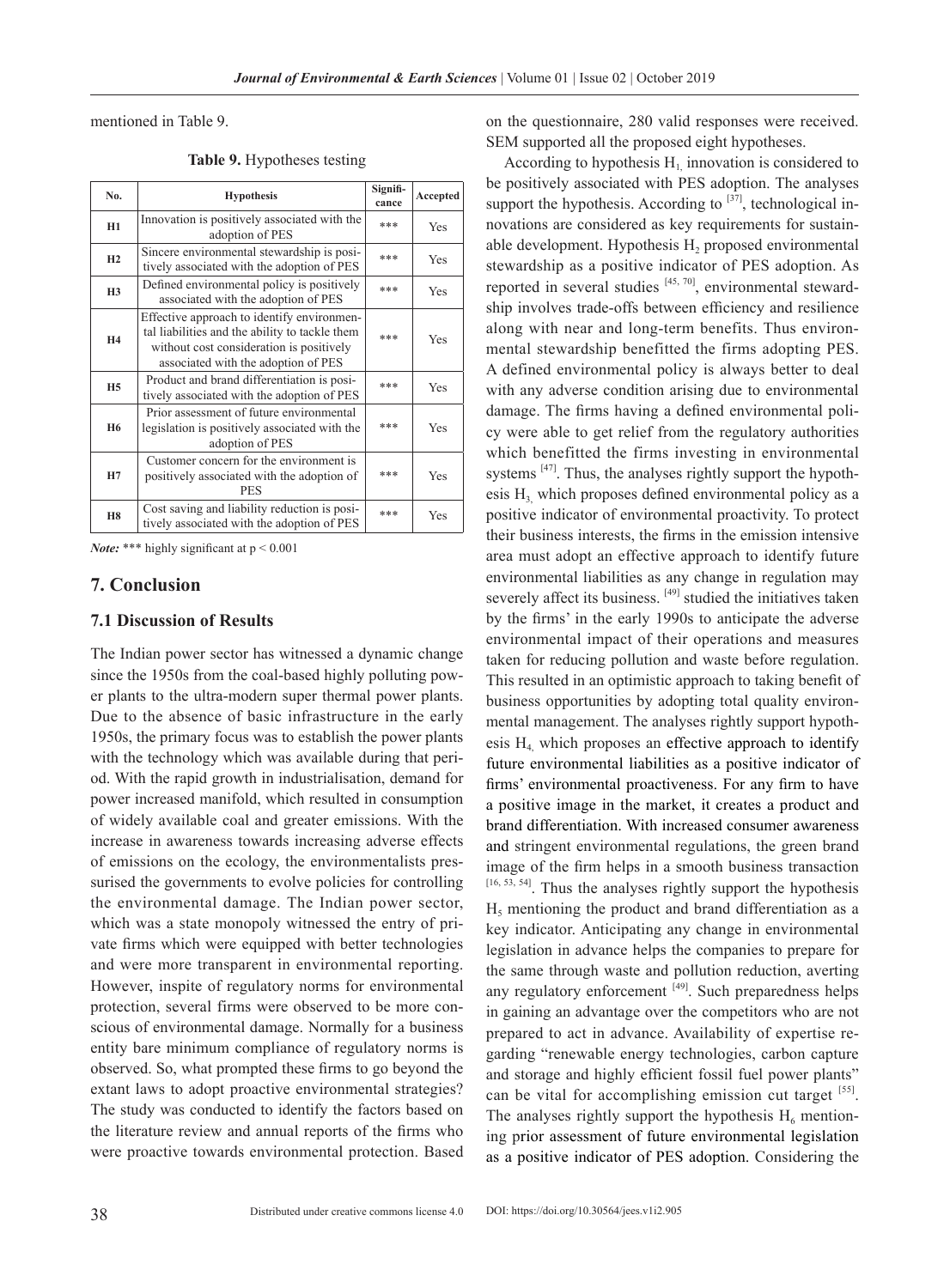hypothesis  $H_7$  proposing customer concern for the environment to have a positive association with PES adoption, it is recommended by the economists that firms can influence their customers by taking voluntary action for environmental protection and creating a market for products having low carbon footprints [57]. The study finds the association positive in  $H_7$ . Finally, according to hypothesis  $H<sub>8</sub>$ , cost saving and liability reduction are positively associated with the adoption of PES. The analyses find a positive association and support the hypothesis. According to [59], a company can achieve reduced inventory level, lead time reduction, flexibility improvement, cost saving and effective resource planning by implementing supply chain management practices. Companies preferring green supply chain management can cut costs through effective use of raw material, reduced water and energy use, enhancing the public image, and reduced environmental liability  $[60]$ . These studies support the analyses outcome, which supports the hypothesis  $H<sub>8</sub>$ .

#### **7.2 Limitations and Scope for the Future Study**

Even though the results reflect that the environment vanguard firms in the Indian power sector are more environmentally proactive than their counterparts, there are limitations to the study. The industry specific and country specific limitations point to investigate whether other industries and countries have the same outcome. Not all industries may have the same level of vertical integration across the environmental policies, nor might there be visible environment implications from their operations. Thus, these industry differences need to be investigated. Another limitation of the study is whether the small companies in the power sector show similar behaviour as compared to their multinational counterparts. Such a study can throw light on the outcome of the adoption of PES by small and big companies in the power sector.

Although the findings of the empirical study are meaningful, the empirical research on sector specific study in India is limited. This empirical research focuses only on explaining the adoption of PES by the power sector in India. The other key sectors, which are also contributors to infrastructure development, need to be investigated. Very limited work is available on sector specific studies, and more studies are required. Further, a specific study on noncompliance with environmental regulations will also throw light on the issue. Another important study can examine the effect of regulatory capacity and its ability to enforce regulations along with institutional regulatory structure with its implications on environmental strategies of the firms.

#### **References:**

- [1] Reid, A., Miedzinski, M.. Eco-innovation: Final Report for Sectoral Innovation Watch. Technopolis Group, Brighton, 2008.
- [2] OECD.. Sustainable manufacturing and eco-innovation: framework. Practices and Measurement–Synthesis Report. OECD, Paris, 2009.
- [3] Liu, X., Liu, B., Tomohiro, S., Yu, Q., Bi, J., Fujitsuka, T.. An empirical study on the driving mechanism of proactive corporate environmental mangement in China. J. Environ. Manage, 2010, 91: 1707-1717.
- [4] Prajogo, D., Tang, A.K.Y., Lai, K.. Do firms get what they want from ISO 14001 adoption? : An Australian perspective. J. Clean. Prod, 2012, 33: 117-126.
- [5] Carruthers, G., Vanclay, F.. The intrinsic features of Environmental Management Systems that facilitate adoption and encourage innovation in primary industries. J. Environ. Manage, 2012, 110: 125-134.
- [6] Bansal, P., Roth., K.. Why companies go green: a model of ecological responsiveness. Acad. Manage. J., 2000, 43(4): 717-736.
- [7] Banerjee, S.B., Iyer, E.S., Kashyap, R.K. Corporate environmentalism: antecedents and influence of industry type. J. Marketing, 2003, 67 (2): 106-122.
- [8] Rennings, K.. Redefining innovation-eco-innovation research and the contribution from ecological economics. Ecol. Econ., 2000, 32 (2): 319–332.
- [9] OECD and Eurostat.. Proposed Guidelines for Collecting and Interpreting Technological Innovation Data-Oslo-Manual. OECD/Eurostat, Paris, 1997.
- [10] Rehfeld, K.M., Rennings, K., Ziegler, A.. Integrated product policy and environmental product innovations: an empirical analysis. Ecological Economics, 2007, 61 (1): 91–100.
- [11] Ziegler, A., Rennings, K.. Determinants of environmental innovations in Germany: do organizational measures matter? Discussion Paper No. 04-30. ZEW, Mannheim, 2004.
- [12] de Oliveira, O.J., Serra, J.R., Salgado, M.H.. Does ISO 14001 work in Brazil? J. Clean. Prod., 2010, 18: 1797-1806.
- [13] Chan-Fishel, M.. Survey of climate change disclosure in SEC filings of automobile, insurance, oil and gas, petrochemical and utilities companies. Friends of the Earth-U.S., September, 2002.
- [14] Christmann, P.. Effects of "best practices" of environmental management on cost advantage: the role of complementary assets. Acad. Manage. J., 2000, 43 (4): 663-680.
- [15] Clarkson, P.M., Li. Y., Richardson G.D., Vasvanri, V.P.. Does it really pay to be green? Determinants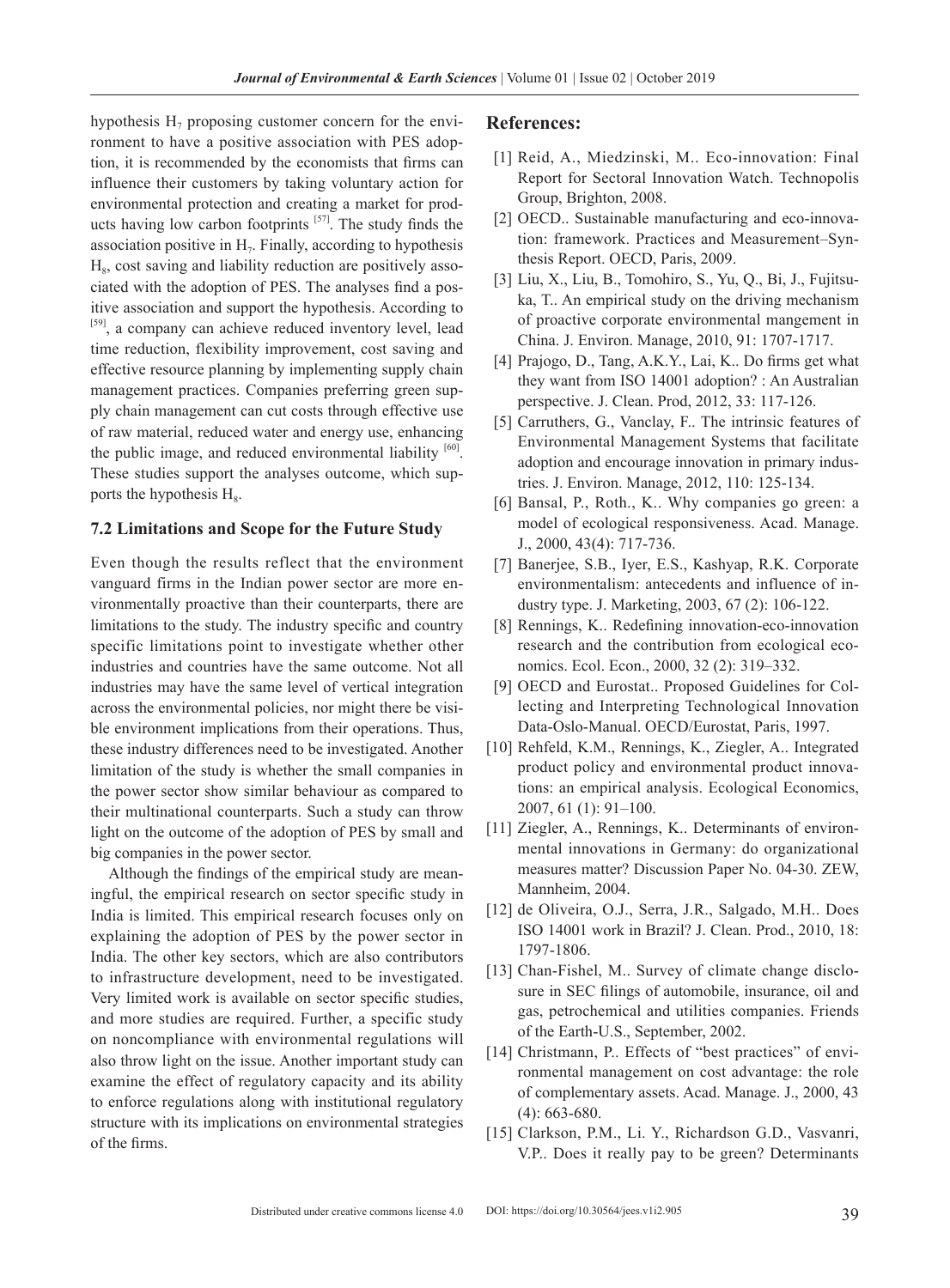and consequences of proactive environmental strategies. J. Account. Public Pol., 2011, 30: 122-144.

- [16] Porter, M., van der Linde, C.. Toward a new conception of the environment–competitiveness relationship. J. Econ. Perspect., 1995, 9 (4): 97–118.
- [17] Hart, S. L.. A natural resource-based view of the firm. Acad. Manage. Rev., 1995, 20(4): 986-1014.
- [18] Hart, S. L., Ahuja, G.. Does it pay to be green? An empirical examination of the relationship between emission reduction and firm performance. Bus. Strateg. Environ., 1996, 5: 30-37.
- [19] Repetto, R.. Jobs, Competitiveness, and Environmental Regulation: What Are the Real Issues? World Resources Institute, Washington, 1995.
- [20] Smart, B. (Ed.).. Beyond Compliance: a New Industry View of the Environment, World Resources Institute, Washington, 1992.
- [21] Willig, J. (Eds.). Environmental TQM, McGraw-Hill, New York, 1994.
- [22] Bonifant, B., Arnold, M. and Long, D.. Gaining competitive advantage through environmental investments, Bus. Horiz., 1995, 38: 37-47.
- [23] Frosch, R., Gallopoulos, N.. Strategies for manufacturing, Scientific American, Sep, 1989, 144-152.
- [24] Cairncross, F.. Costing the Earth, Harvard Business School Press, Boston, 1991.
- [25] Gunarathne, N., Lee, K. H.. Environmental Management Accounting (EMA) for environmental management and organizational change. J. Account. Organ. Change, 2015, 11 (3): 362-383.
- [26] Wagner, M., Schaltegger, S.. The effect of corporate environmental strategy choice and environmental performance on competitive and economic performance: an empirical study of EU manufacturing. Eur. Manage. J., 2004, 22 (5): 557-572.
- [27] Spencer, S. Y., Adams, C., Yapa, P. W. S.. The mediating effects of the adoption of an environmental information system on top management's commitment and environmental performance. Sustain. Acc. Manage. J., 2013, 4 (1): 75-102.
- [28] Buysse, K., Verbeke, A.. PES: A stakeholder management perspective. Strat. Manage. J. , 2003, 24: 453- 470.
- [29] Aragón-Correa, J.A.. Strategic proactivity and firm approach to the natural environment. Acad. Manage. J., 1998, 41 (5): 556–567.
- [30] Prakash, A.. Why do firms adopt 'beyond compliance' environmental policies? Bus. Strateg. Environ. , 2001, 10: 286-299.
- [31] Ramus, C.A., Steger, U.. The Roles of Supervisory Support Behaviors and Environmental Policy in Employee "Eco-initiatives" at Leading-Edge European

Companies. Acad. Manage. J., 2000, 43 (4): 605-626.

- [32] Sharma, S.. Managerial interpretations and organizational context as predictors of corporate choice of environmental strategy. Acad. Manage. J., 2000, 43: 681- 697.
- [33] Sharma, S., Pablo, A.L., Vredenburg, H.. Corporate environmental responsiveness strategies: the importance of issue interpretation and organizational context. J. Appl. Behav. Sci., 1999, 35: 87-108.
- [34] Marcus, A.A., Nichols, M. L.. On the edge: heeding the warnings of unusual events. Organ. Sci., 1999, 10: 482–499.
- [35] Egri, C., Herman, S.. Leadership in the North American environmental sector: Values, leadership styles, and contexts of environmental leaders and their organizations. Acad. Manage. J., 2000, 43: 571-604.
- [36] Delmas, M.A., Toffel M.W.. Institutional pressure and environmental management practices. In S Sharma, M Starik (Eds.), Stakeholders, the Environment, and Society, Edward Elgar Publishing: Northhampton, MA, 2004: 230-245.
- [37] Graedel, T.E., Allenby, B.R.. Industrial Ecology. Prentice Hall, Englewood, 1995.
- [38] Ehrlich, P.E., Holdren, J.P.. Impact of population growth. In: Ridker RG (ed) Population, resources and the environment. US Government Printing Office, Washington, 1972, 365–377.
- [39] Chapin III, F.S., Kofinas, G.P., Folke, C., (Eds.). Principles of Ecosystem Stewardship: Resilience-based Natural Resource Management in a Changing World, Springer, 2009.
- [40] Turner II, B.L.. A framework for vulnerability analysis in sustainability science. Proc. Natl. Acad. Sci. U. S. A., 2003, 100: 8074–8079.
- [41] Smit, B., Wandel, J.. Adaptation, adaptive capacity and vulnerability. Global Environ. Chang, 2006, 16: 282–292.
- [42] Adger, W.N.. Vulnerability. Global Environ. Chang, 2006, 16: 268–281.
- [43] Folke, C.. Resilience: the emergence of a perspective for social– ecological systems analysis. Global Environ. Chang, 2006, 16: 253–267.
- [44] Walker, B. et al., Resilience, adaptability, and transformability in social–ecological systems. Ecol. Soc., 2004, 9.

http://www.ecologyandsociety.org/vol9/iss2/art5.

- [45] Kareiva, P., Chang, A., Marvier, M.. Development and conservation goals in World Bank projects. Science, 2008, 321: 1638–1639.
- [46] Hart, S. L.. Beyond greening: strategies for a sustainable world. Har. Bus. Rev., 1996, 75 (1): 66-77.
- [47] Dahlstrom, K., Howes, C., Leinster, P., Skea, J.. En-